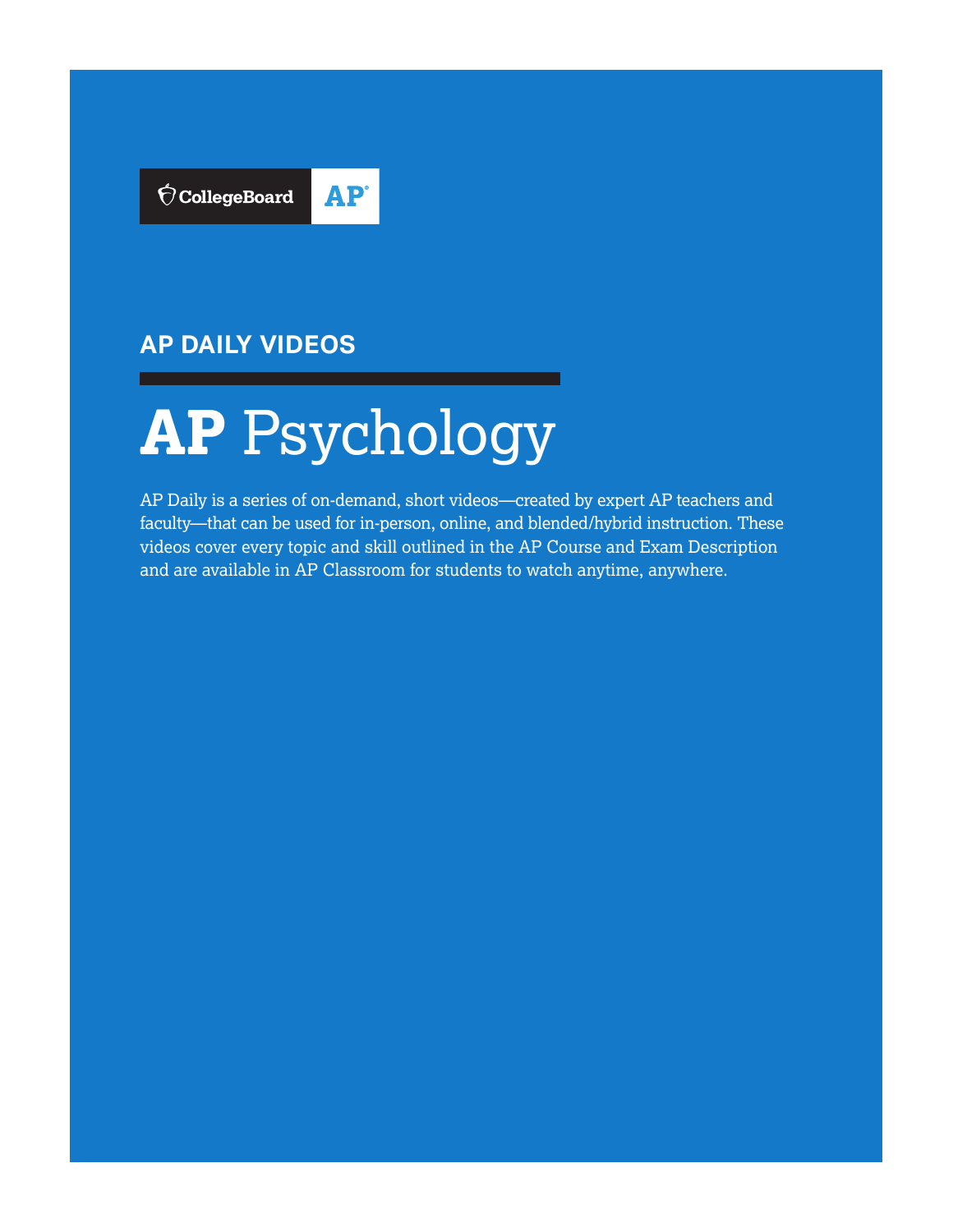| <b>Video Title</b> | <b>Topic</b>                                                       | <b>Video Focus</b>                                                                                                                                                                                          | <b>Instructor</b> |
|--------------------|--------------------------------------------------------------------|-------------------------------------------------------------------------------------------------------------------------------------------------------------------------------------------------------------|-------------------|
| 1.1: Daily Video 1 | Introducing<br>Psychology                                          | Psychology started as the scientific exploration of the mind.<br>But what is the mind? In this video, we will discuss some of the<br>earliest attempts to study the mind.                                   | Joseph Swope      |
| 1.1: Daily Video 2 | Introducing<br>Psychology                                          | People are complicated and endlessly fascinating. How should<br>we study them? By trying to figure out their unconscious<br>motives? Or, maybe by what rewards they seek?                                   | Joseph Swope      |
| 1.1: Daily Video 3 | Introducing<br>Psychology                                          | Is the human mind merely a reflection of chemical reactions or<br>of countless social influences that surround all of us? Three<br>approaches to studying psychology.                                       | Joseph Swope      |
| 1.2: Daily Video 1 | Research<br>Methods in<br>Psychology                               | Psychological research is a broad topic, with many ways to go<br>about it. Should we ask people what they think or observe how<br>they act?                                                                 | Joseph Swope      |
| 1.3: Daily Video 1 | Defining<br>Psychological<br>Science-The<br>Experimental<br>Method | Experiments are one of the pillars of science. But done wrong,<br>they can lead to false conclusions which might be worse than<br>ignorance.                                                                | Joseph Swope      |
| 1.3: Daily Video 2 | Defining<br>Psychological<br>Science-The<br>Experimental<br>Method | Identifying the components of an experiment is a critical skill<br>for AP Psychology students and for all scientifically literate<br>people.                                                                | Joseph Swope      |
| 1.4: Daily Video 1 | Selecting a<br>Research Method                                     | Researchers must be cautious when designing a study. There<br>are several flaws and biases they must watch for in order to<br>ensure validity in their studies.                                             | Natasha Alston    |
| 1.4: Daily Video 2 | Selecting a<br>Research Method                                     | The Hawthorn Study is one of the most important examples of<br>a research study which demonstrated flaws and biases.                                                                                        | Natasha Alston    |
| 1.5: Daily Video 1 | Statistical<br>Analysis in<br>Psychology                           | Researchers use statistical analysis to better understand data<br>collected during their studies.                                                                                                           | Natasha Alston    |
| 1.5: Daily Video 2 | Statistical<br>Analysis in<br>Psychology                           | Researchers utilize statistical analysis to summarize the data<br>collected with tools such as central tendency, correlation<br>coefficient, and frequency distribution.                                    | Natasha Alston    |
| 1.5: Daily Video 3 | Statistical<br>Analysis in<br>Psychology                           | Researchers utilize statistics to summarize the data collected<br>with tools such as correlation coefficient. Another important<br>aspect of understanding data is determining statistical<br>significance. | Natasha Alston    |
| 1.6: Daily Video 1 | Ethical<br>Guidelines in<br>Psychology                             | Ethics standards were established to protect research subjects.<br>In this video, we will briefly examine some famous studies<br>which violated subjects' rights.                                           | Natasha Alston    |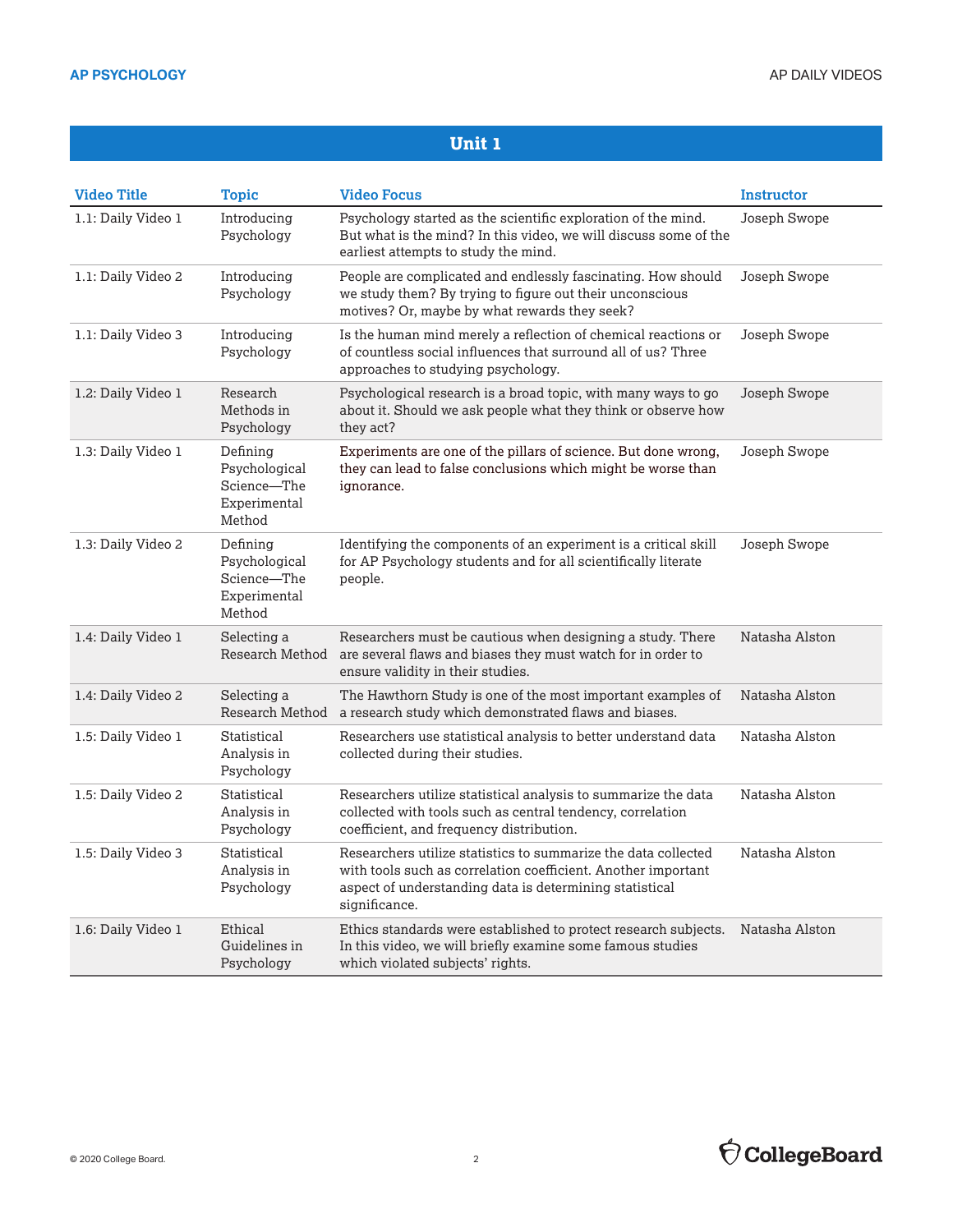| <b>Video Title</b> | <b>Topic</b>                                           | <b>Video Focus</b>                                                                                                                                                                          | <b>Instructor</b>      |
|--------------------|--------------------------------------------------------|---------------------------------------------------------------------------------------------------------------------------------------------------------------------------------------------|------------------------|
| 2.1: Daily Video 1 | Interaction of<br>Heredity and<br>Environment          | Animals, including humans, have evolved in countless ways.<br>Does that explain our differences or is it due to a lifetime of<br>experiences with different environments?                   | Joseph Swope           |
| 2.2: Daily Video 1 | The Endocrine<br>System                                | They say, dismissively, that it's just hormones. But everything<br>is related to hormones. Thoughts, emotions, actions are all<br>based on and maybe caused by hormones.                    | Joseph Swope           |
| 2.3: Daily Video 1 | Overview of the<br>Nervous System and<br>the Neuron    | In this video, we will learn about the brain systems' functions<br>and structures, specifically, the central nervous system.                                                                | Natasha Alston         |
| 2.3: Daily Video 2 | Overview of the<br>Nervous System and<br>the Neuron    | In this video, we will learn about the brain systems' functions<br>and structures, specifically, the peripheral nervous system.                                                             | Natasha Alston         |
| 2.4: Daily Video 1 | <b>Neural Firing</b>                                   | In this video, we will learn about the structure of the neuron.                                                                                                                             | Natasha Alston         |
| 2.4: Daily Video 2 | <b>Neural Firing</b>                                   | In this video, we will learn about the function of the neuron.                                                                                                                              | Natasha Alston         |
| 2.4: Daily Video 3 | <b>Neural Firing</b>                                   | In this video, we will learn about the chemicals, called<br>neurotransmitters, which govern all behaviors, thoughts,<br>emotions, and movements.                                            | Natasha Alston         |
| 2.5: Daily Video 1 | <b>Influence of Drugs</b><br>on Neural Firing          | How do drugs affect a neuron at the synapse? This video<br>explains the difference between reuptake, agonists, and<br>antagonists and how each relates to neural firing.                    | <b>Annette Nielsen</b> |
| 2.5: Daily Video 2 | <b>Influence of Drugs</b><br>on Neural Firing          | This video presents examples of different types of drugs and<br>how their effect on neural firing relates to changes in mental<br>processes and behaviors.                                  | <b>Annette Nielsen</b> |
| 2.6: Daily Video 1 | The Brain                                              | This video presents an overview of the major brain regions as<br>well as a description of several hindbrain structures including<br>the medulla, pons, reticular formation, and cerebellum. | <b>Annette Nielsen</b> |
| 2.6: Daily Video 2 | The Brain                                              | This video presents the location and descriptions of midbrain<br>structures such as the limbic system, thalamus, and pituitary<br>gland.                                                    | Annette Nielsen        |
| 2.6: Daily Video 3 | The Brain                                              | This video presents the location and descriptions of<br>structures of the forebrain, including the four lobes of the<br>cerebral cortex as well as the two primary language centers.        | Annette Nielsen        |
| 2.7: Daily Video 1 | Tools for Examining<br>Brain Structure and<br>Function | This video presents examples of case studies used to discover Annette Nielsen<br>the wonders of the brain. We will learn about the fascinating<br>cases of HM, Tan, and Phineas Gage.       |                        |
| 2.7: Daily Video 2 | Tools for Examining<br>Brain Structure and<br>Function | This video presents the research of Roger Sperry and Michael<br>Gazzaniga. We will discuss brain hemisphere specialization<br>and lateralization as we delve into split-brain research.     | Annette Nielsen        |
| 2.7: Daily Video 3 | Tools for Examining<br>Brain Structure and<br>Function | This video presents neuroimaging techniques used to uncover Annette Nielsen<br>the structures of the brain and their functions. We will discuss<br>EEG, MRI, fMRI, and PET.                 |                        |
| 2.8: Daily Video 1 |                                                        | The Adaptable Brain This video presents the four different categories of<br>psychoactive drugs and their effects on the mind and body.                                                      | Annette Nielsen        |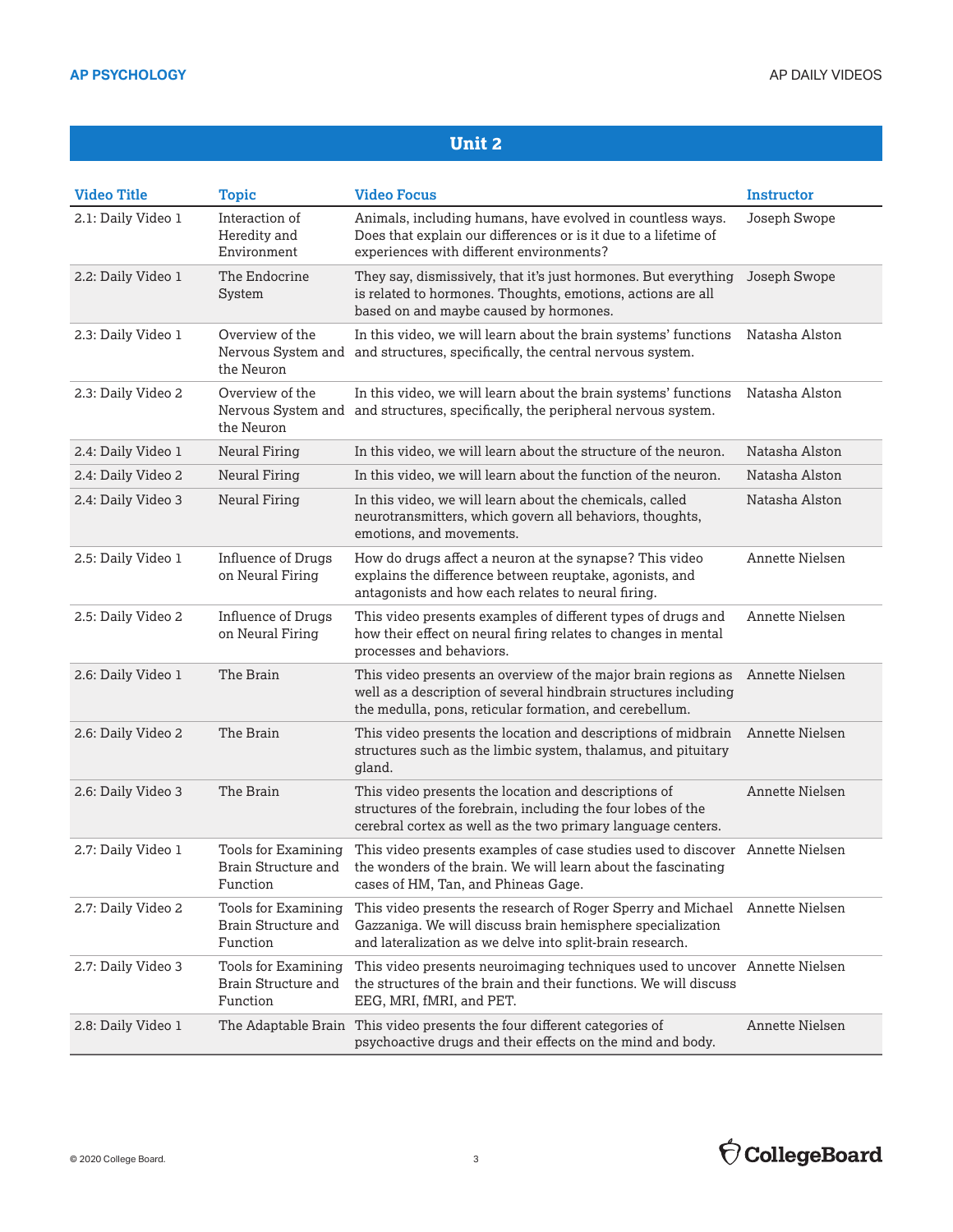| <b>Video Title</b> | Topic              | <b>Video Focus</b>                                                                                                                                                     | Instructor      |
|--------------------|--------------------|------------------------------------------------------------------------------------------------------------------------------------------------------------------------|-----------------|
| 2.9: Daily Video 1 | Sleep and Dreaming | This video presents an overview of the stages of sleep as well<br>as the biological and psychological changes that take place<br>during each stage of the sleep cycle. | Annette Nielsen |
| 2.9: Daily Video 2 | Sleep and Dreaming | What is the purpose of sleep and why do we dream? This<br>video presents an overview of the major theories about sleep<br>and dreaming.                                | Annette Nielsen |
| 2.9: Daily Video 3 | Sleep and Dreaming | What are the major sleep disorders? This video presents<br>information about some of the most common sleep disorders,<br>their symptoms, and treatments for each one.  | Annette Nielsen |

# $\bigcirc$  CollegeBoard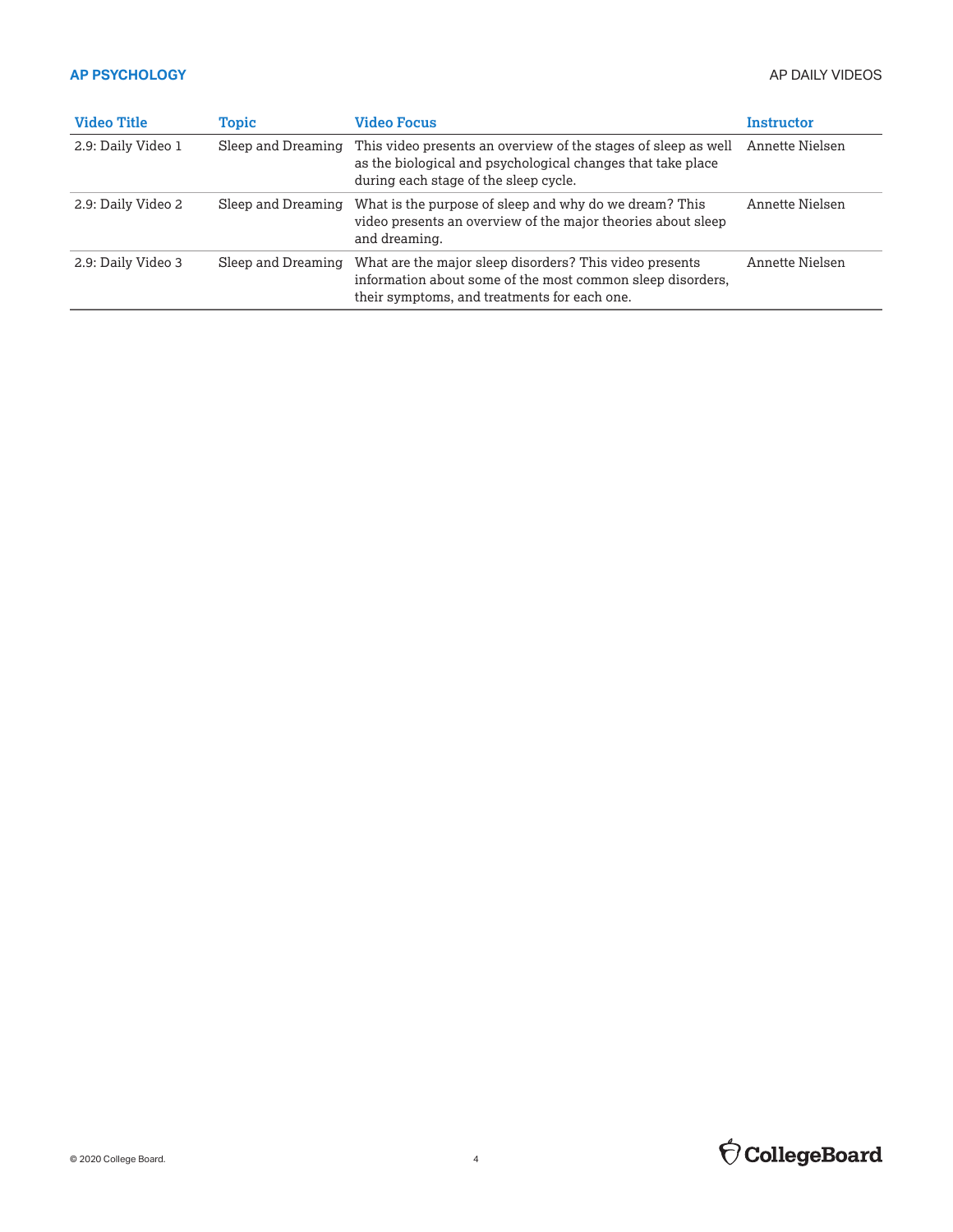| <b>Video Title</b> | <b>Topic</b>                            | <b>Video Focus</b>                                                                                                                                                                | <b>Instructor</b> |
|--------------------|-----------------------------------------|-----------------------------------------------------------------------------------------------------------------------------------------------------------------------------------|-------------------|
| 3.1: Daily Video 1 | Principles of<br>Sensation              | This video will present the Gestalt principles of visual<br>perception and explore some of the ways all humans interpret<br>visual stimuli.                                       | Annette Nielsen   |
| 3.1: Daily Video 2 | Principles of<br>Sensation              | How do we perceive depth? This video presents the differences<br>between binocular and monocular cues for depth perception.                                                       | Annette Nielsen   |
| 3.1: Daily Video 3 | Principles of<br>Sensation              | Watch this video to learn about the basic principles of sensory<br>transduction. We will discuss thresholds, signal detection, and<br>sensory adaptation.                         | Annette Nielsen   |
| 3.2: Daily Video 1 | Principles of<br>Perception             | Our perceptions are not always based on sensory input. Watch<br>this video to find out the many ways our perceptions are<br>influenced by top-down processing.                    | Annette Nielsen   |
| 3.3: Daily Video 1 | <b>Visual Anatomy</b>                   | How is light energy transformed into a visual sensation? This<br>video describes the structures of the eye and the role each<br>structure plays in transducing light into vision. | Annette Nielsen   |
| 3.3: Daily Video 2 | Visual Anatomy                          | How do we perceive color? This video explores the major<br>theories of color vision as well as different types of color<br>blindness.                                             | Annette Nielsen   |
| 3.4: Daily Video 1 | Visual Perception                       | This video reviews the common ways we perceive visual cues<br>and the ways these perceptual mechanisms make us vulnerable<br>to illusion.                                         | Annette Nielsen   |
| 3.5: Daily Video 1 | Auditory<br>Sensation and<br>Perception | This video will explore the basic anatomical components of the<br>auditory system and the characteristics of sound they respond<br>to in producing the experience of hearing.     | Karl Honma        |
| 3.5: Daily Video 2 | Auditory<br>Sensation and<br>Perception | This video will illustrate the causes of and changes in<br>perception due to common types of hearing loss.                                                                        | Karl Honma        |
| 3.6: Daily Video 1 | <b>Chemical Senses</b>                  | This video will focus on what the olfactory and gustatory<br>senses have in common, the nature of their stimuli, and how<br>they interact.                                        | Karl Honma        |
| 3.7: Daily Video 1 | <b>Body Senses</b>                      | This video will discuss the interaction between bodily<br>sensations that result in distinct perceptions.                                                                         | Karl Honma        |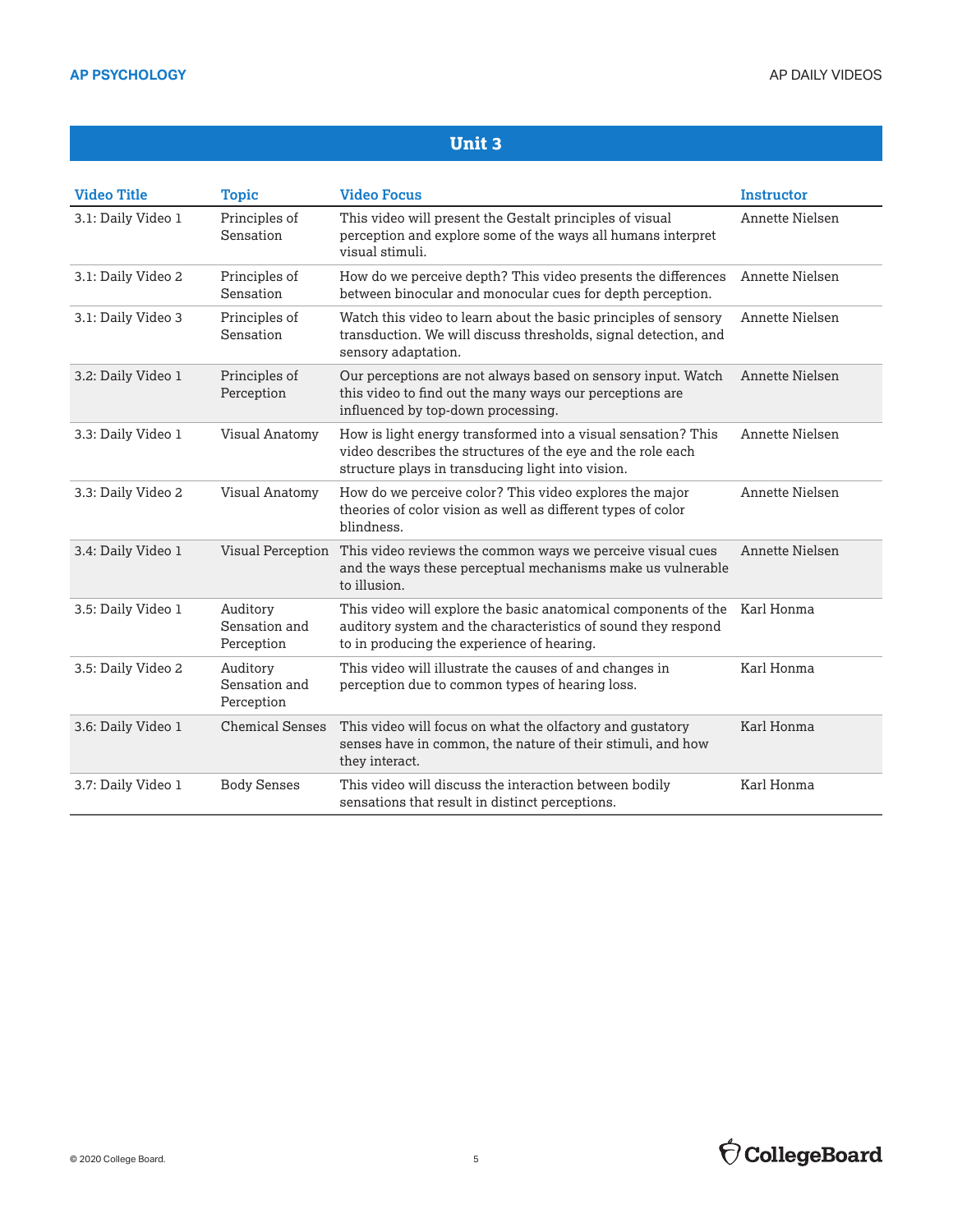#### **Unit 4 Video Title Topic Video Focus Instructor** 4.1: Daily Video 1 Introduction to Learning This video will trace the development of learning principles as a field of research and apply those principles to explain different types of learning. Karl Honma 4.2: Daily Video 1 Classical Conditioning This video will describe the basic components of classical conditioning and contrast classical conditioning with other types of learning. Karl Honma 4.3: Daily Video 1 Operant Conditioning How do consequences change the behavior of humans and other animals? Lara Bruner 4.3: Daily Video 2 Operant Conditioning Compare the schedules of reinforcement and explain how motivation may be affected by operant conditioning. Lara Bruner 4.4: Daily Video 1 Social and Cognitive Factors in Learning Explore how biofeedback, coping strategies, and self-control can be used to address behavior problems. Lara Bruner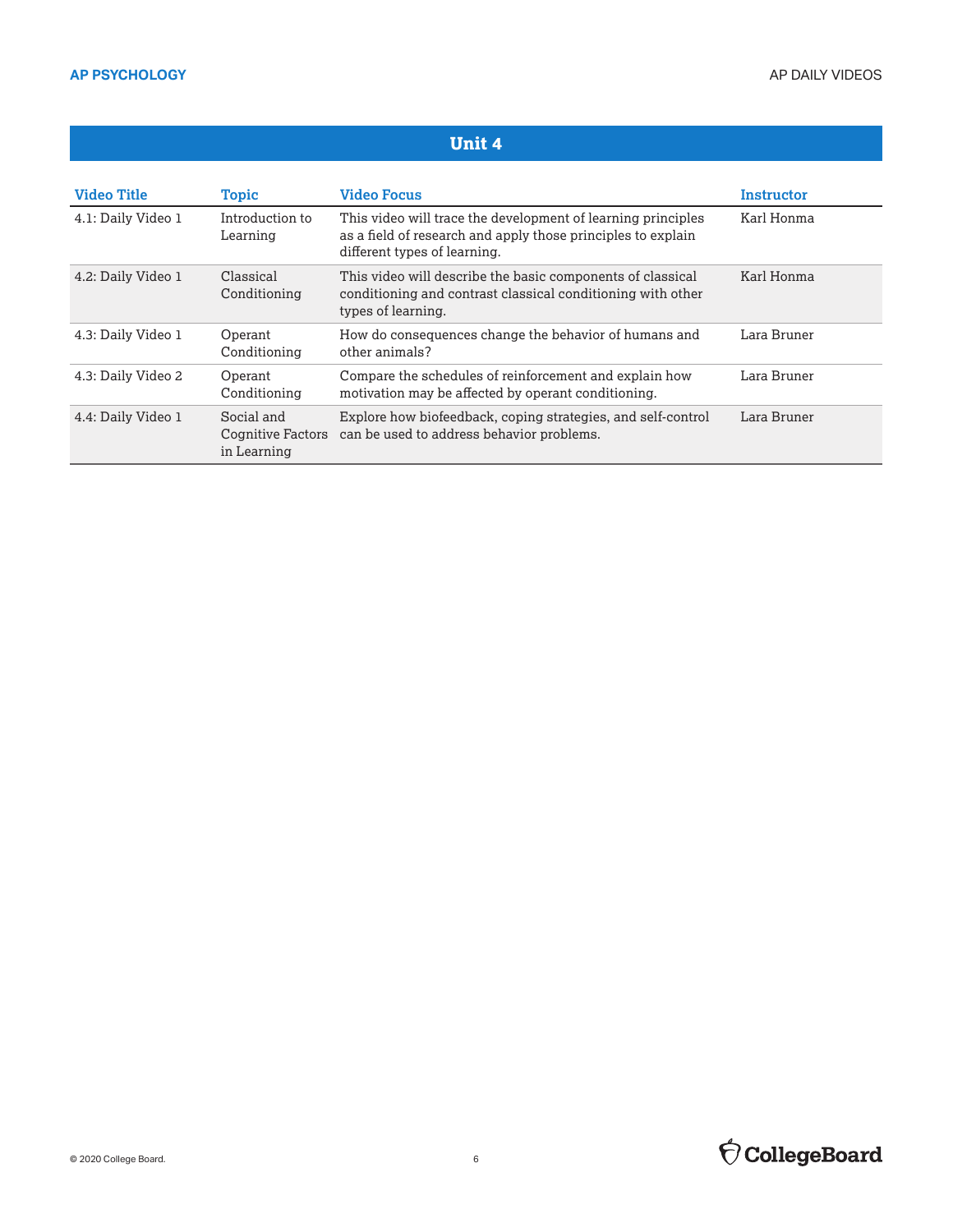| <b>Video Title</b>  | <b>Topic</b>                                              | <b>Video Focus</b>                                                                                                                           | <b>Instructor</b> |
|---------------------|-----------------------------------------------------------|----------------------------------------------------------------------------------------------------------------------------------------------|-------------------|
| 5.1: Daily Video 1  | Introduction to<br>Memory                                 | How do we describe the human memory system?                                                                                                  | Lara Bruner       |
| 5.2: Daily Video 1  | Encoding                                                  | Outline the principles that underlie construction and encoding<br>of memories.                                                               | Lara Bruner       |
| 5.3: Daily Video 1  | Storing                                                   | Outline the principles that underlie effective storage of<br>memories.                                                                       | Lara Bruner       |
| 5.4: Daily Video 1  | Retrieving                                                | Describe the influences on retrieval and compare its subtypes.                                                                               | Lara Bruner       |
| 5.5: Daily Video 1  | Forgetting<br>and Memory<br>Distortion                    | Describe typical memory errors and how to prevent them.                                                                                      | Lara Bruner       |
| 5.6: Daily Video 1  | <b>Biological Bases</b><br>of Memory                      | Differentiate psychological and physiological systems<br>of memory.                                                                          | Lara Bruner       |
| 5.7: Daily Video 1  | Introduction to<br>Thinking and<br>Problem Solving        | Where do answers come from? Are they found after a long<br>search or do they just appear when they want to?                                  | Joseph Swope      |
| 5.8: Daily Video 1  | <b>Biases and Errors</b><br>in Thinking                   | We are often incorrect and just as often we are 100% certain<br>that we are correct, even when we are not. Why is it so easy<br>to be wrong? | Joseph Swope      |
| 5.9: Daily Video 1  | Introduction to<br>Intelligence                           | Many of us want to be smarter, to have more intelligence. But<br>why do we want more of something that we can't define well?                 | Joseph Swope      |
| 5.9: Daily Video 2  | Introduction to<br>Intelligence                           | There are a lot of theories about intelligence. Which one is<br>correct? And who made those theories anyway?                                 | Joseph Swope      |
| 5.10: Daily Video 1 | Psychometric<br>Principles and<br>Intelligence<br>Testing | How can a person make an intelligence test that can measure<br>scores higher than he or she has?                                             | Joseph Swope      |
| 5.11: Daily Video 1 | Components<br>of Language<br>and Language<br>Acquisition  | Can you think without words? What comes first-the thought<br>or the words that express it. Can you separate the two?                         | Joseph Swope      |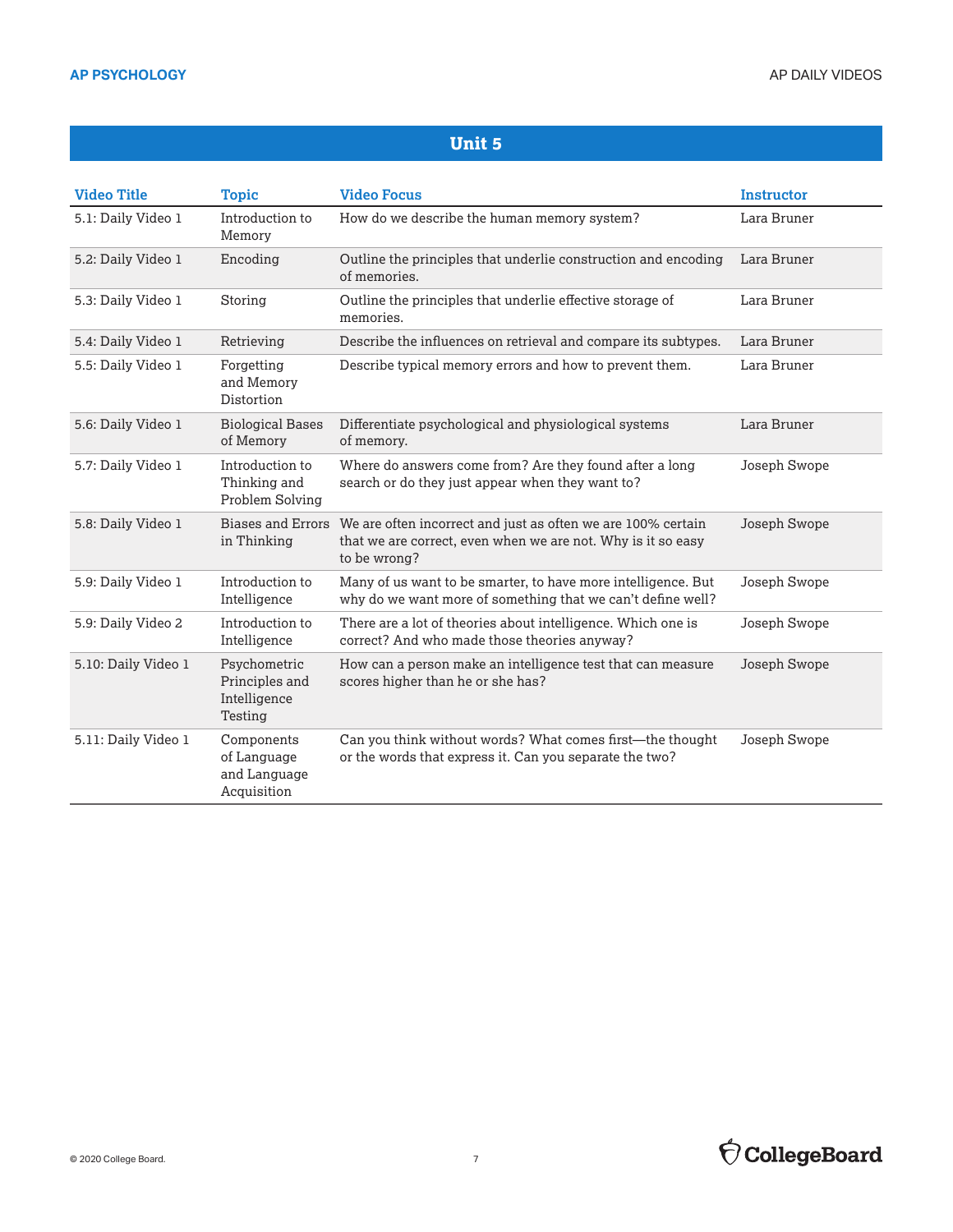| <b>Video Title</b> | <b>Topic</b>                                                | <b>Video Focus</b>                                                                                                                                                                       | <b>Instructor</b> |
|--------------------|-------------------------------------------------------------|------------------------------------------------------------------------------------------------------------------------------------------------------------------------------------------|-------------------|
| 6.1: Daily Video 1 | The Lifespan<br>and Physical<br>Development in<br>Childhood | We will explore the course of prenatal development and the<br>developmental impact of exposure to teratogens.                                                                            | Marisa Del Savio  |
| 6.2: Daily Video 1 | Social<br>Development in<br>Childhood                       | Explore two theories of social development developed by Erik<br>Erikson and Mary Ainsworth in context.                                                                                   | Marisa Del Savio  |
| 6.2: Daily Video 2 | Social<br>Development in<br>Childhood                       | We will introduce four parenting styles based on Diana<br>Baumrind's research in the 1960s and explore their effect on<br>a child's social development.                                  | Marisa Del Savio  |
| 6.2: Daily Video 3 | Social<br>Development in<br>Childhood                       | Free-response question practice: social development in childhood. Marisa Del Savio                                                                                                       |                   |
| 6.3: Daily Video 1 | Cognitive<br>Development in<br>Childhood                    | Building schemas: assimilation and accommodation.                                                                                                                                        | Marisa Del Savio  |
| 6.3: Daily Video 2 | Cognitive<br>Development in<br>Childhood                    | Close examination of the preoperational and concrete<br>operational Piagetian stages, with opportunities to practice<br>identifying behaviors in these stages.                           | Marisa Del Savio  |
| 6.4: Daily Video 1 | Adolescent<br>Development                                   | Adolescents meet new social demands while searching for their Marisa Del Savio<br>identity. Formal operational thought, enabled by a maturing<br>brain, leads to adolescent egocentrism. |                   |
| 6.5: Daily Video 1 | Adulthood and<br>Aging                                      | The impact of aging on psychobiological processes is explored<br>as are the social conflicts identified in Erikson's theory.                                                             | Marisa Del Savio  |
| 6.6: Daily Video 1 | Moral<br>Development                                        | The content and validity of Lawrence Kohlberg's theory of<br>moral development will be examined as will Carol Gilligan's<br>criticism of it.                                             | Marisa Del Savio  |
| 6.7: Daily Video 1 | Gender<br>and Sexual<br>Orientation                         | We will look at two different theories that relate to a child's<br>development of a gender identity and the key vocabulary<br>associated with these theories.                            | Marisa Del Savio  |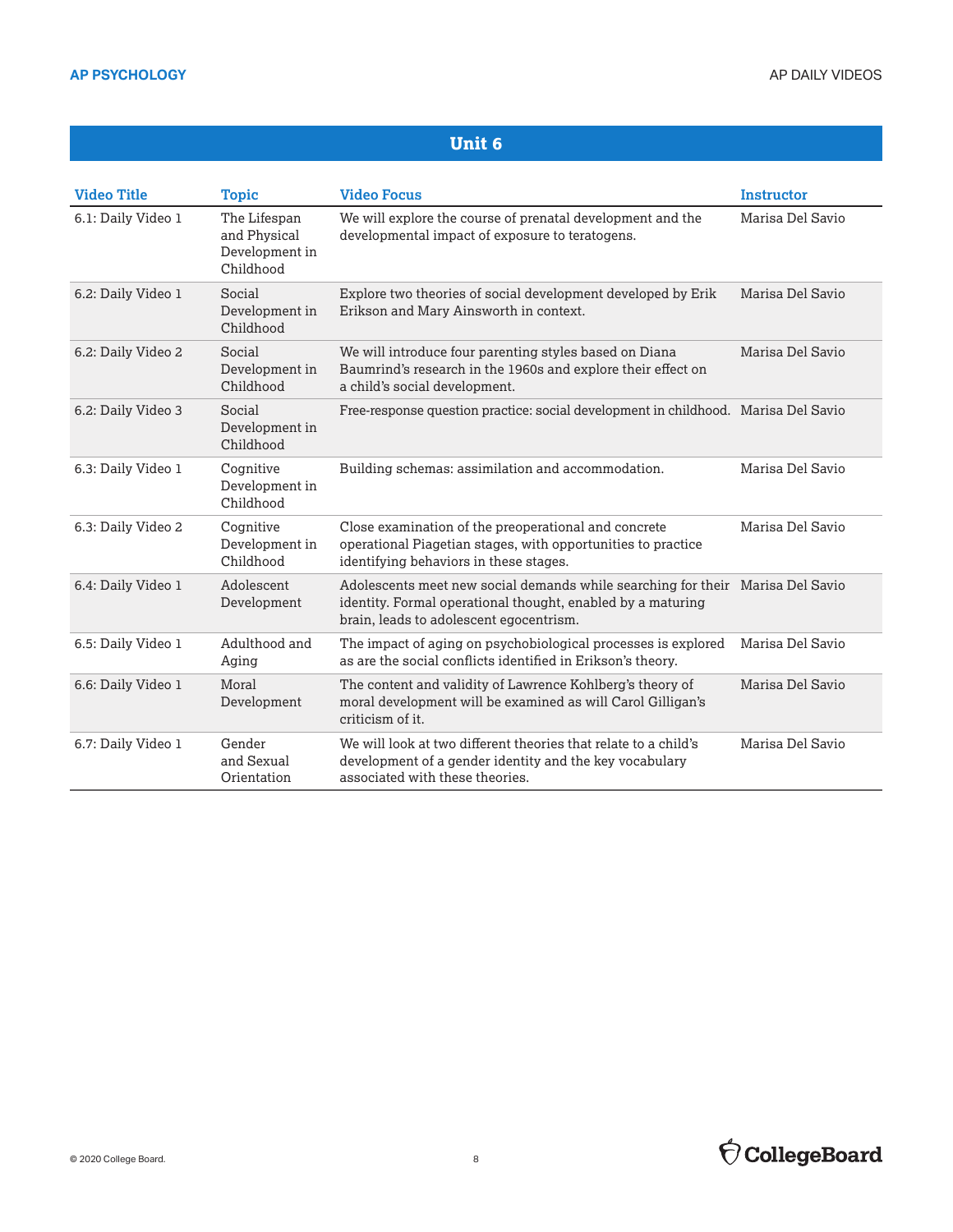| <b>Video Title</b>  | <b>Topic</b>                                                      | <b>Video Focus</b>                                                                                                                                                                             | Instructor       |
|---------------------|-------------------------------------------------------------------|------------------------------------------------------------------------------------------------------------------------------------------------------------------------------------------------|------------------|
| 7.1: Daily Video 1  | Theories of<br>Motivation                                         | We are motivated to engage in behaviors for different reasons<br>at different times. We will learn how internal tension motivates<br>behavior such that the body achieves homeostasis.         | Marisa Del Savio |
| 7.1: Daily Video 2  | Theories of<br>Motivation                                         | We will explore how incentives pull us to behave in ways to<br>satisfy our needs.                                                                                                              | Marisa Del Savio |
| 7.1: Daily Video 3  | Theories of<br>Motivation                                         | We will examine how individual needs for arousal push us to<br>behave in ways to satisfy those needs.                                                                                          | Marisa Del Savio |
| 7.2: Daily Video 1  | Specific Topics in<br>Motivation                                  | We will examine how individual needs for arousal push us to<br>behave in ways to satisfy those needs.                                                                                          | Marisa Del Savio |
| 7.2: Daily Video 2  | Motivation                                                        | Specific Topics in Being stuck between a rock and a hard place is a real thing!<br>Explore conflicts in motivation.                                                                            | Marisa Del Savio |
| 7.3: Daily Video 1  | Theories of<br>Emotion                                            | We will describe and evaluate four theories of emotion: James-<br>Lange, Schacter-Singer, Cannon-Bard, and Lazarus.                                                                            | Marisa Del Savio |
| 7.3: Daily Video 2  | Theories of<br>Emotion                                            | Schacter-Singer and Lazarus can take the high road, and<br>Zajonc and LeDoux will take the low road; emotions can involve<br>cognitive appraisal or be automatic responses.                    | Marisa Del Savio |
| 7.4: Daily Video 1  | Stress and<br>Coping                                              | We will introduce the three stages of Hans Selye's general<br>adaptation syndrome and examine our ability to cope during<br>each stage.                                                        | Marisa Del Savio |
| 7.5: Daily Video 1  | Introduction to<br>Personality                                    | Are you impatient? Focused? Optimistic? Why? Let's look at<br>the relative importance that different personality theories put on<br>the role of nature and nurture in personality development. | Marisa Del Savio |
| 7.6: Daily Video 1  | Psychoanalytic<br>Theories of<br>Personality                      | Are you impatient? Focused? Optimistic? Why? Let's look at<br>the relative importance that different personality theories put on<br>the role of nature and nurture in personality development. | Mark Minnick     |
| 7.6: Daily Video 2  | Psychoanalytic<br>Theories of<br>Personality                      | How did the theory change after Freud? How is it still relevant<br>today? This video will help to answer these important<br>questions.                                                         | Mark Minnick     |
| 7.7: Daily Video 1  | Behaviorism and<br>Social Cognitive<br>Theories of<br>Personality | How are behavior and personality related? This video will<br>explore the connection between these concepts.                                                                                    | Mark Minnick     |
| 7.8: Daily Video 1  | Humanistic<br>Theories of<br>Personality                          | What motivates us to become a better person? To reach our<br>potential? Humanistic theories offer these explanations.                                                                          | Mark Minnick     |
| 7.9: Daily Video 1  | Trait Theories of<br>Personality                                  | How would you describe yourself or your best friend? What<br>makes us different? What about similar? This video will<br>introduce the trait theories to answer these questions.                | Mark Minnick     |
| 7.10: Daily Video 1 | Measuring<br>Personality                                          | How do we assess someone's personality? How do we<br>determine what traits someone possesses? This video<br>addresses these questions.                                                         | Mark Minnick     |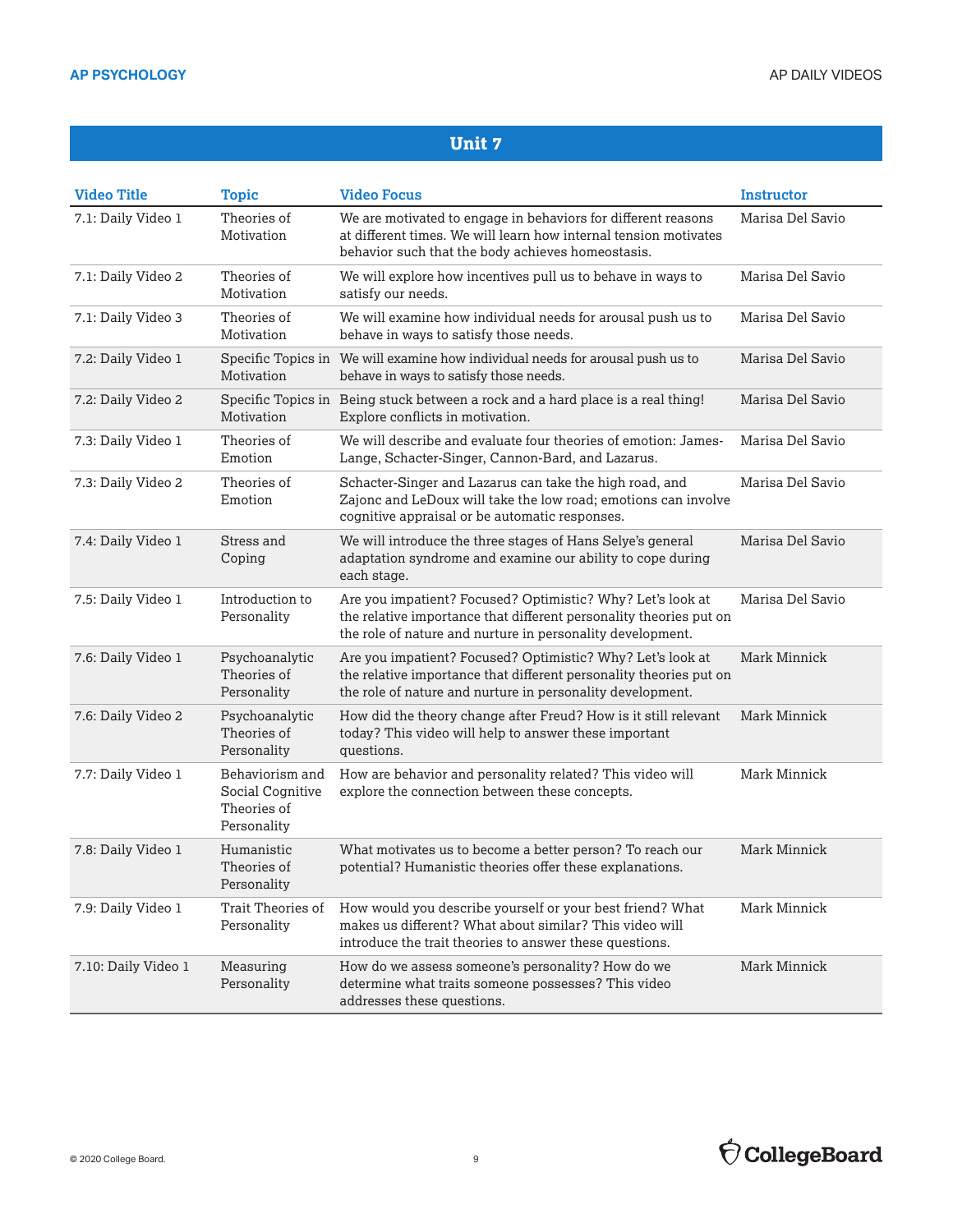| <b>Video Title</b> | <b>Topic</b>                                                                                         | <b>Video Focus</b>                                                                                                                                                             | <b>Instructor</b> |
|--------------------|------------------------------------------------------------------------------------------------------|--------------------------------------------------------------------------------------------------------------------------------------------------------------------------------|-------------------|
| 8.1: Daily Video 1 | Introduction to<br>Psychological<br>Disorders                                                        | How do we determine what disorder someone may be dealing<br>with? How do we differentiate them? How are terms like<br>"insanity" involved in Clinical Psychology?              | Mark Minnick      |
| 8.2: Daily Video 1 | Psychological<br>Perspectives<br>and Etiology of<br>Disorders                                        | How do the different psychological perspectives view<br>psychological disorders differently? Is there any danger or<br>benefit in identifying and labeling disorders?          | Mark Minnick      |
| 8.3: Daily Video 1 | and Schizophrenic<br>Disorders                                                                       | Neurodevelopmental What are neurodevelopmental disorders? What kinds of<br>symptoms do individuals with these disorders display?                                               | Mark Minnick      |
| 8.3: Daily Video 2 | and Schizophrenic<br>Disorders                                                                       | Neurodevelopmental What are schizophrenic spectrum disorders? Why is<br>schizophrenia so misunderstood?                                                                        | Mark Minnick      |
| 8.4: Daily Video 1 | Bipolar, Depressive,<br>Anxiety, and<br>Obsessive-<br>Compulsive and<br><b>Related Disorders</b>     | What is the difference between bipolar disorder and<br>depression? Why are these disorders so serious and<br>dysfunctional?                                                    | Mark Minnick      |
| 8.4: Daily Video 2 | Bipolar, Depressive,<br>Anxiety, and<br>Obsessive-<br>Compulsive and<br><b>Related Disorders</b>     | What distinguishes an anxiety disorder from normal feelings of Mark Minnick<br>anxiety? What are the different kinds of anxiety disorders that<br>can develop?                 |                   |
| 8.4: Daily Video 3 | Bipolar, Depressive,<br>Anxiety, and<br>Obsessive-<br>Compulsive and<br><b>Related Disorders</b>     | What is obsessive-compulsive disorder? Why do people<br>misunderstand obsessive-compulsive disorder so much that<br>they refer to all kinds of behaviors incorrectly as "OCD"? | Mark Minnick      |
| 8.5: Daily Video 1 | Trauma- and<br>Stressor-Related,<br>Dissociative, and<br>Somatic Symptom<br>and Related<br>Disorders | What are trauma- and stressor-related disorders? If people<br>suffer trauma and stress so often, why does everyone not have<br>one of these disorders?                         | Mark Minnick      |
| 8.5: Daily Video 2 | Trauma- and<br>Stressor-Related,<br>Dissociative, and<br>Somatic Symptom<br>and Related<br>Disorders | What are dissociative disorders? What causes them? Why have Mark Minnick<br>we never heard of them the way we have other disorders?                                            |                   |
| 8.5: Daily Video 3 | Trauma- and<br>Stressor-Related,<br>Dissociative, and<br>Somatic Symptom<br>and Related<br>Disorders | What are somatic symptom disorders? How can something in<br>your mind cause such significant physical changes?                                                                 | Mark Minnick      |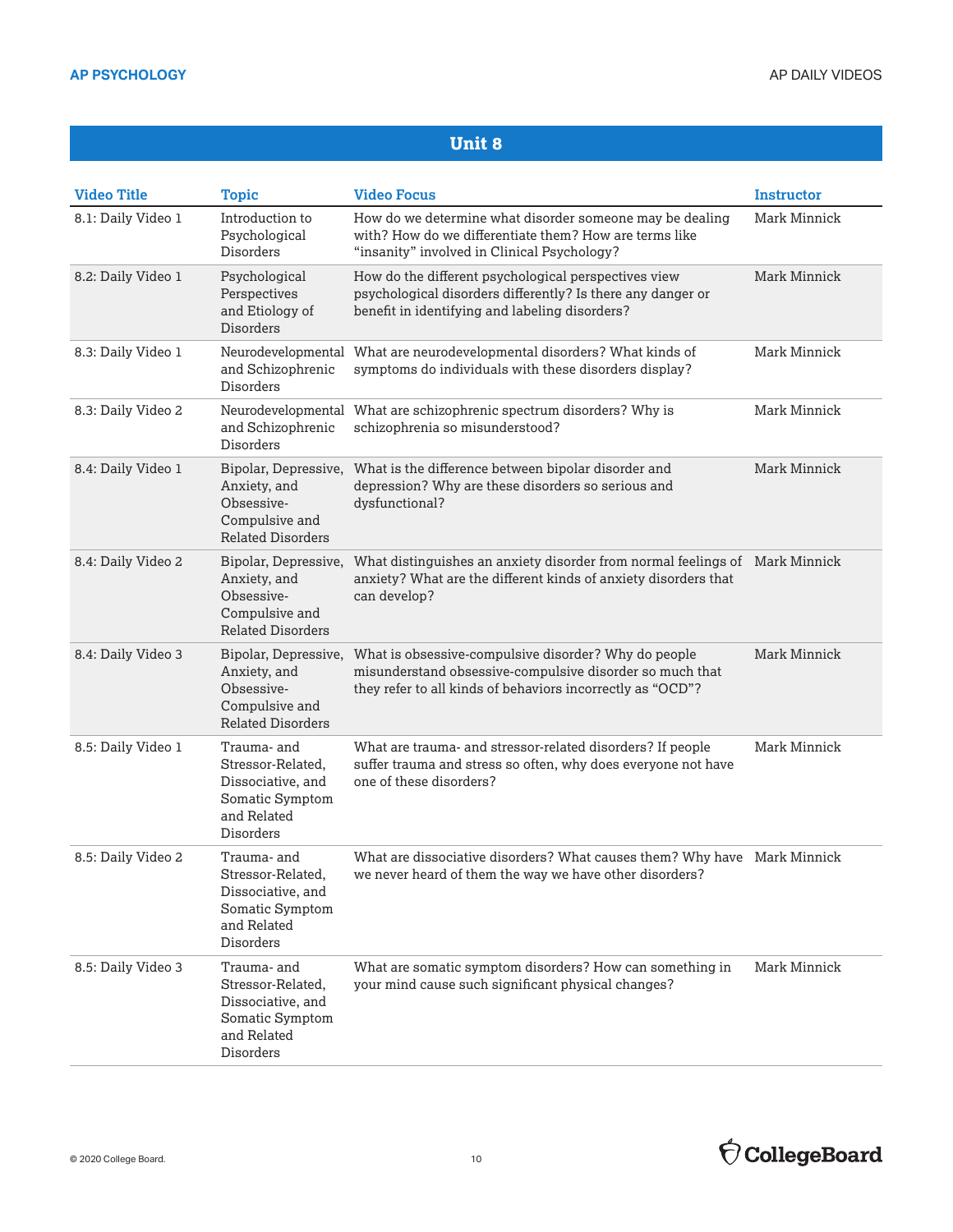| <b>Video Title</b>  | <b>Topic</b>                                                                                              | <b>Video Focus</b>                                                                                                                                                                          | <b>Instructor</b> |
|---------------------|-----------------------------------------------------------------------------------------------------------|---------------------------------------------------------------------------------------------------------------------------------------------------------------------------------------------|-------------------|
| 8.6: Daily Video 1  | Feeding and<br>Eating, Substance<br>and Addictive.<br>and Personality<br><b>Disorders</b>                 | In this video, we will learn about the various diagnostic criteria, Annette Nielsen<br>causes, and treatments of personality disorders.                                                     |                   |
| 8.7: Daily Video 1  | Introduction to<br>Treatment of<br>Psychological<br>Disorders                                             | In this video, we will receive an introduction to therapeutic<br>interventions based on the major perspectives of psychology.                                                               | Annette Nielsen   |
| 8.8: Daily Video 1  | Psychological<br>Perspectives and<br>Treatment of<br>Disorders                                            | This video provides an overview of the psychodynamic<br>approach to treatment as well as the key contributors to this<br>therapeutic orientation.                                           | Annette Nielsen   |
| 8.8: Daily Video 2  | Psychological<br>Perspectives and<br>Treatment of<br>Disorders                                            | This video provides an overview of the humanistic and<br>behavioral approaches to treatment as well as the key<br>contributors to these therapeutic orientations.                           | Annette Nielsen   |
| 8.8: Daily Video 3  | Psychological<br>Perspectives and<br>Treatment of<br><b>Disorders</b>                                     | This video provides an overview of the cognitive and cognitive- Annette Nielsen<br>behavioral approaches to treatment as well as the key<br>contributors to these therapeutic orientations. |                   |
| 8.9: Daily Video 1  | Treatment of<br>Disorders from<br>the Biological<br>Perspective                                           | This video provides an overview of the many biological<br>approaches to treatment for psychological disorders.                                                                              | Annette Nielsen   |
| 8.10: Daily Video 1 | Evaluating<br>Strengths,<br>Weaknesses, and<br><b>Empirical Support</b><br>for Treatments of<br>Disorders | This video presents an evaluation of the strengths, weaknesses, Annette Nielsen<br>and empirical support for the various treatment methods<br>discussed in Topics 8.8 and 8.9.              |                   |